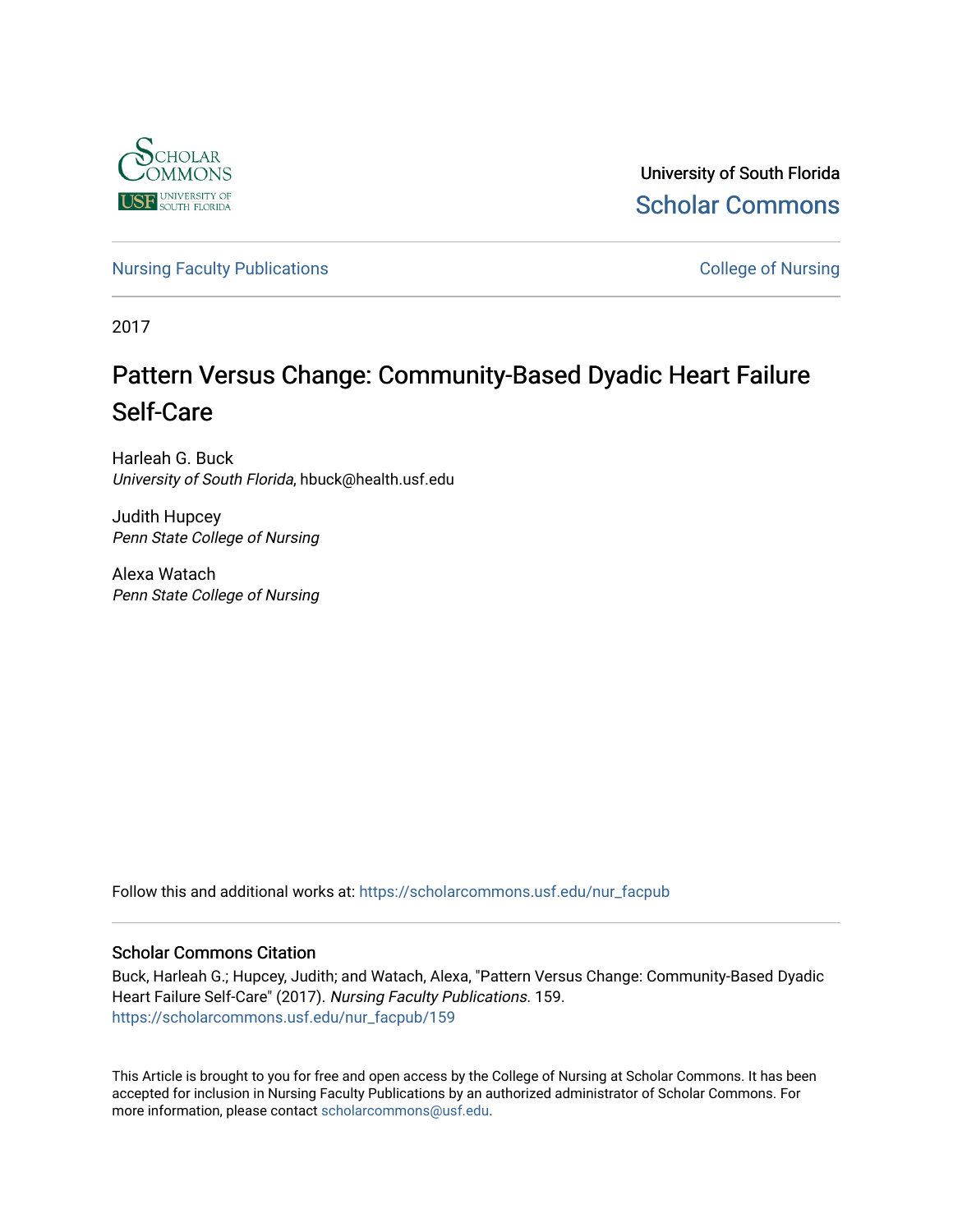

# **HHS Public Access**

Author manuscript

Clin Nurs Res. Author manuscript; available in PMC 2019 February 01.

Published in final edited form as:

Clin Nurs Res. 2018 February ; 27(2): 148–161. doi:10.1177/1054773816688817.

## **Pattern vs. Change: Community-based dyadic heart failure selfcare**

## **Harleah G. Buck, PhD, RN, FPCN, FAAN [Associate Professor]**,

Coordinator of Chronic Illness Initiatives, College of Nursing, University of South Florida, 12901 Bruce B. Downs Blvd. MDC22, Tampa, FL 33612-4766, 813-974-2519, hbuck@health.usf.edu

## **Judith Hupcey, Ed.D, CRNP, FAAN [Associate Dean]**, and

Graduate Education and Research, Professor of Nursing Penn State College of Nursing, Professor of Medicine, College of Medicine, jhupcey@psu.edu

## **Alexa Watach, MS, RN [PhD Candidate]**

Penn State College of Nursing, ajw5241@psu.edu

## **Abstract**

It is imperative that dyadic heart failure (HF) self-care be carefully examined so we can develop interventions which improve patient outcomes. The purpose of this study was to qualitatively examine how patient/informal caregiver dyads mutually engage in managing the patient's HF at home. Twenty-seven dyads were interviewed using a theoretically derived interview guide. All interviews were digitally recorded, professionally transcribed, and iterative thematic analysis conducted. Three descriptive themes emerged -Mutual engagement in self-care involves: maintaining established patterns of engagement across the lifecourse of the relationship; changing patterns according to whether it's day to day care or symptom management; and mobilizing the help of a third party as consultant. These themes reveal the dyadic conundrum – whether to change or remain the same in the face of a dynamic and progressive condition like HF. The themes suggest potential targets for intervention - interventions focused on the relationship or caregiver activation.

## **Keywords**

qualitative; dyad; life course; symptom management; intervention

## **Introduction**

Heart failure (HF) is a complex clinical syndrome with profound impact on the way of life of approximately 5 million people and their families in the United States (Mozaffarian et al., 2015). Currently, clinical guideline recommendations involve a combination of lifestyle modifications and medications to manage HF at home (Yancy et al., 2013). Adherence to both lifestyle modifications, for example, dietary sodium restriction and exercise, as well as

Correspondence to: Harleah G. Buck.

The Author(s) declare that there are no conflicts of interest.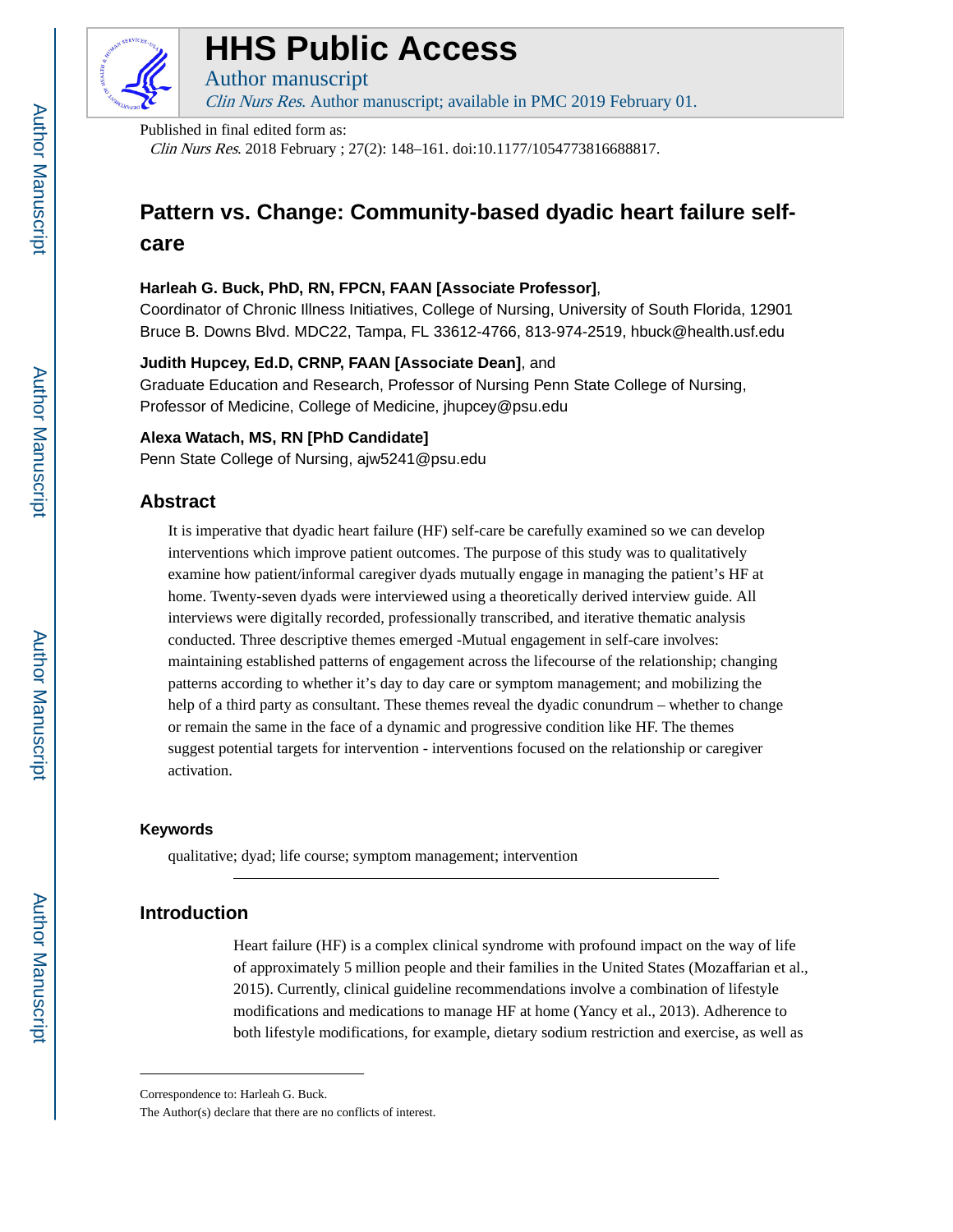medications such as diuretics, angiotensin-converting enzyme inhibitors, or beta blockers require active engagement (or self-care) on the part of patients and their informal caregivers such as family or friends (Riegel, Lee, & Dickson, 2012).

HF self-care includes day to day care (self-care maintenance) or adherence to treatment protocols and careful monitoring as well as self-care management or recognition and response to changes in condition. These condition changes are primarily exhibited as symptoms such as fatigue, shortness of breath, or weight gain (Riegel & Dickson, 2008). Because of poor responses to patient-only self-care interventions, there is an increasing body of work that has examined the role of informal caregivers in HF self-care (Buck et al., 2014; Strömberg & Luttik, 2015). There is also an emerging focus on dyads, or patient and informal caregiver partners in HF self-care (Bidwell et al., 2015; Buck, Mogle, Riegel, McMillan, & Bakitas, 2015; Kitko, Hupcey, Pinto, & Palese, 2014; Retrum, Nowels, & Bekelman, 2013; Sebern & Woda, 2012). What is currently known is that the type of dyadic relationship (spousal vs. adult child) (Bidwell et al., 2015), relationship quality (Buck et al., 2015; Bidwell et al., 2015), and mood states (Buck et al., 2015) are associated with higher or lower self-care engagement for both partners. Studies have also shown that self-care can be a source of conflict and distress (Kitko et al., 2014; Retrum et al., 2013); effect quality of life for both partners (Vellone et al., 2014); and that dyadic interventions result in differential self-care outcomes for each partner (patient self-care improved, caregiver did not)(Sebern & Woda, 2012). A particularly interesting finding is the presence and impact of dyadic congruence (defined as self-care agreement by both partners) on the dyad and self-care (Kitko et al., 2014; Retrum et al., 2013). While all of these studies have added to our knowledge of determinants and outcomes in dyadic self-care, what has not been carefully examined is the process by which or *how* HF dyads mutually engage in self-care. It is imperative that dyadic engagement in self-care be carefully examined so that interventions can be developed resulting in meaningful improvement in self-care outcomes. The purpose of this study was to qualitatively examine how heart failure patient and informal caregiver dyads mutually engage in managing the patient's HF at home.

## **Methods**

#### **Study design**

This qualitative study is part of a cross-sectional mixed methods investigation of dyadic HF symptom management (R03NR014524). The Situation Specific Theory of Heart Failure Self-care (Riegel & Dickson, 2008) provided the theoretical framework for the study by providing the definition of self-care as a naturalistic decision-making process comprised of two specific domains: 1) self-care maintenance and 2) self-care management. The theory also provided the structure for the interview guide and interpretive lens for the data analysis.

#### **Setting and sample**

The study setting was a large, academic medical system in the northeast United States. Recruitment sites included an inpatient facility and outpatient clinics. Dyads were recruited between 2014–2016. All HF patients in both sites were screened for eligibility. Inclusion criteria were: patients with a documented diagnosis of HF in the electronic health record and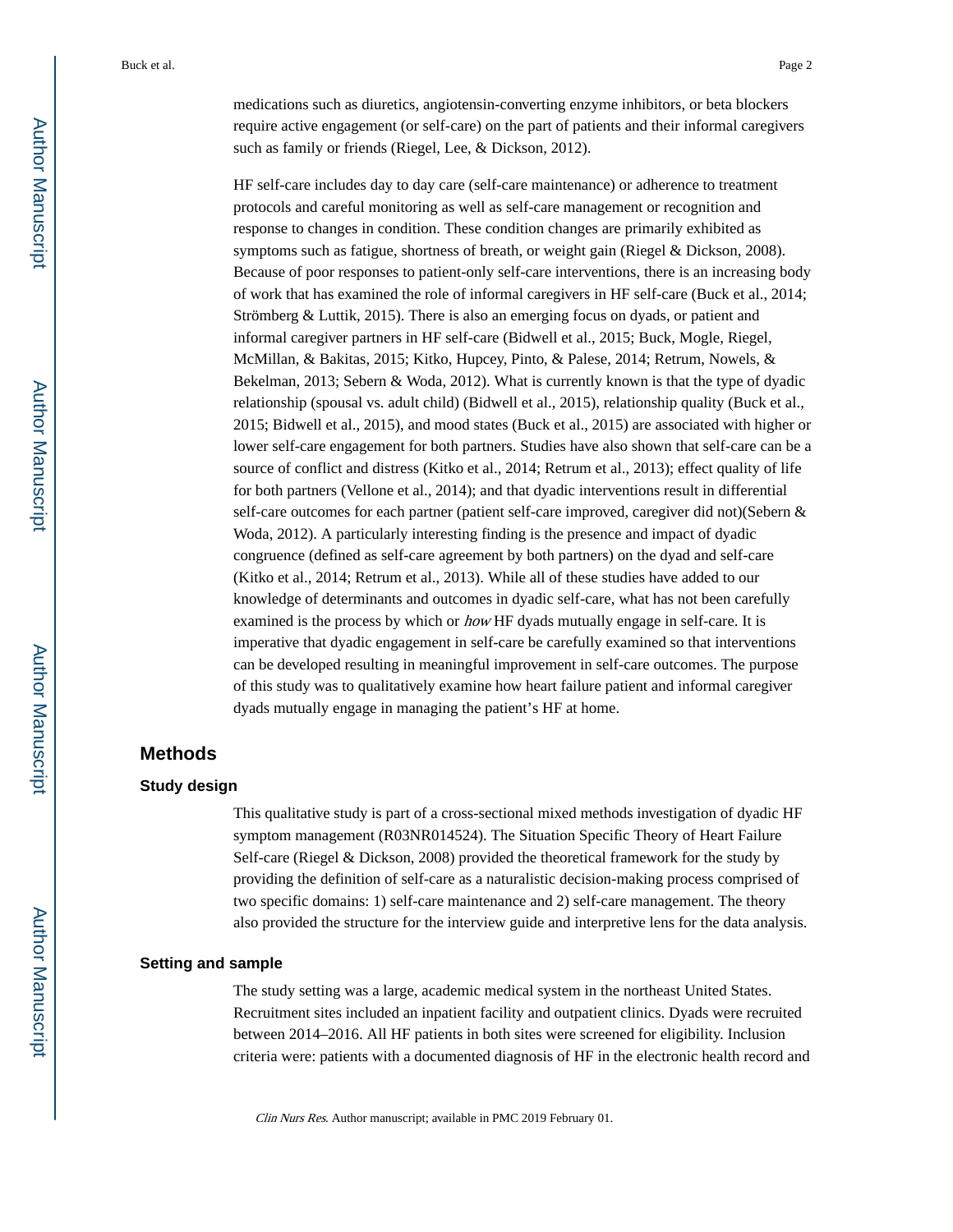an identified informal caregiver, both partners had to be 21 years of age or older, able and willing to consent and then participate in interviews. Exclusion criteria were HF secondary to congenital heart disease or patient status post heart transplantation or ventricular assist device implantation. These three groups are a small and unique HF population with specific self-care protocols, unlike that larger, general HF population. All eligible dyads were approached and information about the study was provided.

#### **Procedure**

Following institutional review board approval, research assistants (RAs) were trained by the principal investigator in the study protocol and qualitative interviewing techniques. Eligible dyads were interviewed one time, after the study was explained and written consent obtained. Dyads were interviewed together to capture dyadic interaction. The dyadic interview approach was well suited to this study because it allowed the patient and caregiver a chance to respond to the interview questions and each other while also giving us the ability to observe the dyadic interactions and patterns of responses (i.e. who answered the questions, was one member of the dyad dominant, did they mutually agree on answers).

The semi-structured interview guide began with an open-ended, exploratory question about patients' and caregivers' experiences with HF (Speziale & Carpenter, 2007). This was followed by more focused questions involving day to day care (self-care maintenance), for example, "What do you do on a day to day basis to take care of your HF at home" and then questions asking them to describe their interactions when they noticed a change in the patient's HF (self-care management). In particular, dyads were asked to describe who is responsible for responding to HF symptoms and how they make the decisions regarding symptom management. As the study progressed more precise probes, such as "Can you think of a time when the two of you didn't agree on what to do about worsening symptoms? Can you tell me a story about that?' were developed to focus the interviews on specific areas identified from previous interviews, self-care theory (Riegel & Dickson, 2008), and our conceptual work (Buck, Kitko, & Hupcey, 2013). When a new probe was developed all subsequent dyads were asked to respond. In particular, we were interested in capturing whether dyads agreed or disagreed in their perspective towards self-care and how they handled any self-care disagreements.

All interviews were digitally recorded and the RA recorded field notes immediately following the interview. The audio-recordings of the interviews were transcribed verbatim by a professional transcriptionist and accuracy of the transcription was assessed by the RA who performed the interview (Sandelowski, 2000). An audit trial of memos was kept throughout the process. Recruitment continued until no new information was obtained from the dyads.

#### **Data analysis**

Interviews and analyses were conducted concurrently and iteratively. Coding of the data proceeded according to established approaches beginning with open coding then advancing to conceptual aggregation of codes with iterative thematic analytic techniques used to examine mutual engagement.(Sandelowski, 2000; Speziale & Carpenter, 2007) Consistency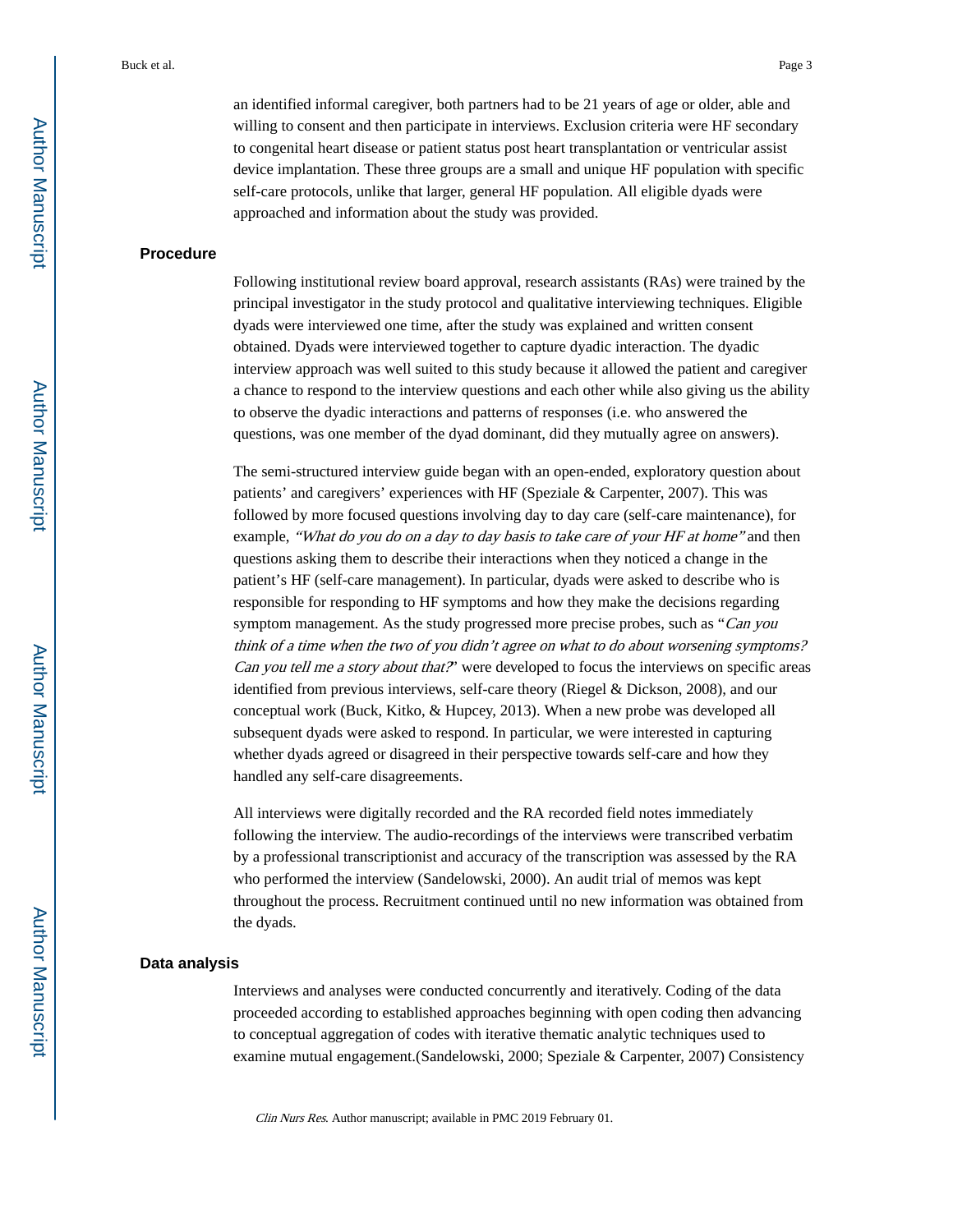of the codes and categories were established by at least two independent reviewers who were expert in qualitative analysis. To assure rigorous data analysis, interviews were first independently coded and labels given to the codes were then compared during team meetings. When codes did not match, the discrepancies were discussed until consensus was reached. Themes related to the how the dyad manages HF and whether/how management changed during an HF exacerbation emerged from these codes and categories.

## **Results**

#### **Sociodemographic**

The sample included 27 dyads (n=54). The average dyad was comprised of a 77-year-old white male patient with a younger female caregiver. The sample was fairly evenly divided between spousal  $(n=15)$  and non-spousal  $(n=12)$  caregivers. See Table 1 for further demographic information.

## **How heart failure patient and informal caregiver dyads mutually engage in managing the patient's HF at home**

Analysis of the narrative accounts resulted in the emergence of 3 overarching themes: Dyads mutually engage in managing the patient's HF at home: 1) according to established patterns across the life course of the relationship; 2) according to whether it's day to day care or symptom management; and 3) by mobilizing the help of a third party as consultant (Table 2). The first two themes are contextually oriented in that the context of their relationship or HF status determines how dyads mutually engage; while the last theme is process oriented in that dyadic engagement involves a mobilization process. Unless otherwise noted the themes and sub-themes were found in the narratives of both dyads who agreed on the patient's HF care and those who disagreed. Themes that are unique to one type or the other are dually noted. Each of these three themes included sub-themes, which are described below.

#### **Theme 1: According to established patterns across the life course of the relationship**

Dyads mutually engage in managing the patient's HF according to established patterns across the life course of the relationship. In this contextually oriented theme, dyads described how they cared for the patient's HF in similar ways to how they completed other complex tasks in their lives. This theme included three distinct sub-themes.

One sub-theme was when one member of the dyad (patient or caregiver) was more active and one was more passive in the care. An example of this active vs. passive sub-theme was found in a mother/adult daughter dyad where the mother was the patient and more active. The adult daughter, in her late 20s, in response to a question about what she does when she notices a change in her mother replied, "I look over and say, Mom, you're swollen. She says I took a furosemide already. I say, Alright. That's the conversation." When probed about what she, the caregiver, does if they disagree on next steps when her mother didn't respond to the diuretic; she responded to her mother [not the interviewer], "I guess that's what it is because I'm not going to argue with you. I'm done." The patient confirmed this, "If I want to do it, I want to do it." The patient and caregiver agreed that the caregiver provided meaningful support in household activities like cooking and cleaning but was not active in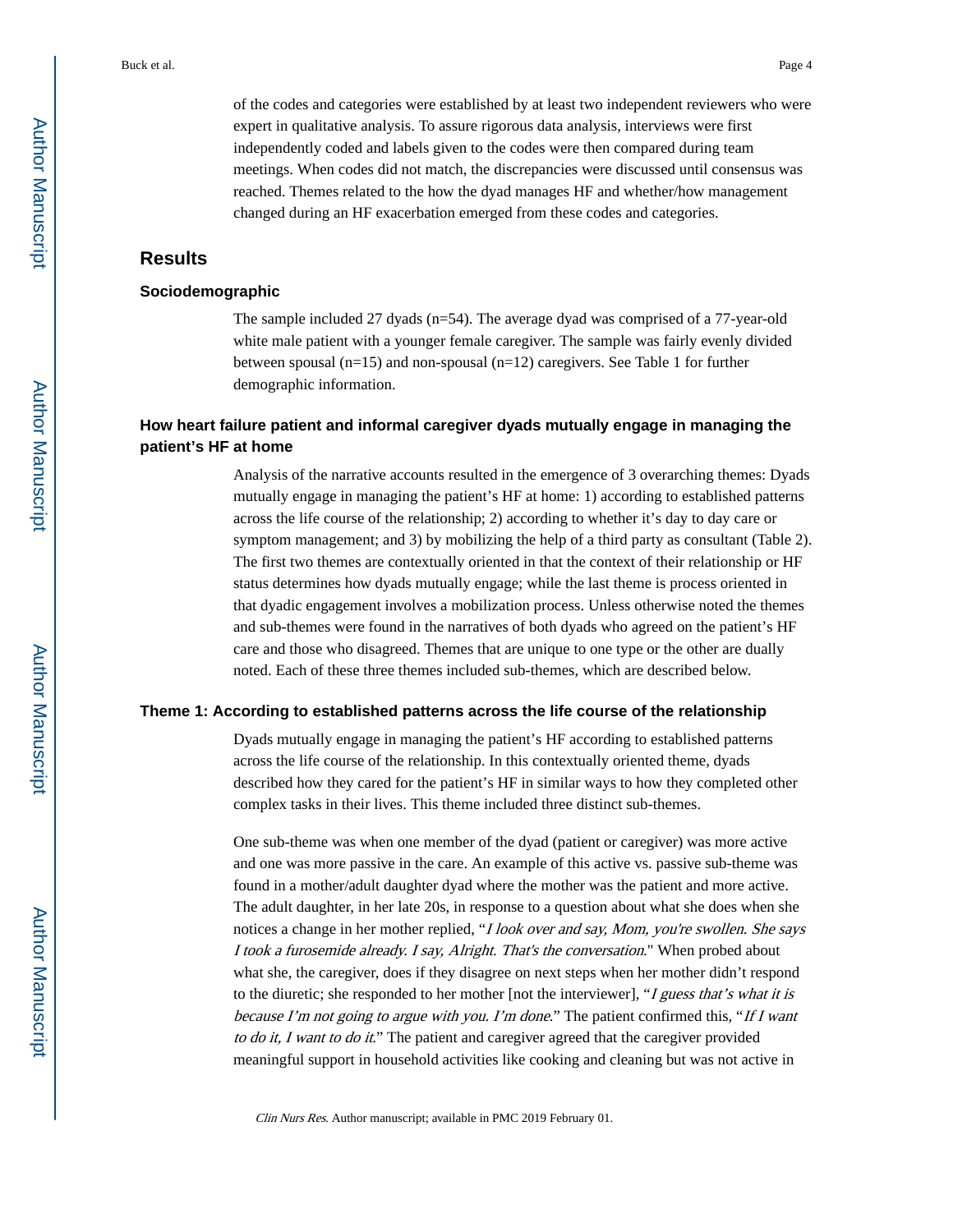day to day HF care or decision making when the patient became symptomatic. The dyad also agreed that this was the normal pattern throughout their lives.

A second sub-theme was when both members were equal participants in the HF care. A spousal dyad (husband is patient) provided an example of this sub-theme. When the dyad was asked how they respond to the patient's symptoms the patient stated, "Together" and the caregiver concurred, "Together we do." This sub-theme predominated in the dyads who agreed on self-care.

The third sub-theme was when the patient reported a past pattern (generally when the patient was more active) while the caregiver reported a new pattern (they collaborate or the caregiver is more active). This is the only sub-theme in the data which was found in the dyads who disagreed and was not found in the dyads who agreed. A patient in a spousal dyad, when asked about exercise (i.e. a self-care recommendation for HF), reported, "We work in the yard a lot." But the caregiver quickly clarified this with, "Yeah, but sporadic really the yard stuff, now." When another spousal dyad was asked about diet the female patient reported cooking but the male caregiver responded, "Yeah she usually would cook. I would say not in the past couple of weeks [since the last hospitalization] has she done it. She's had problems and it's dropped off." This disconnect between a current pattern and a past pattern may be a function of the patient retaining hope that their pattern will return to normal now that their HF is under control and so report past patterns rather than current patterns. Or it could be that the caregiver is more aware of the patient's progressive HF than the patient. Some of their seeming disagreement on who cares for the patient's HF may arise out of this disconnect between the patient's hope to return to an old normal and the caregiver's focus on the new normal.

#### **Theme 2: According to whether it's day to day care or symptom management**

Dyads also mutually engage in managing the patient's HF according to whether it's day to day care (self-care maintenance) or symptom management (self-care management). In this contextually oriented theme dyads described how their engagement in HF care changes (or doesn't) depending on whether it involves routine care such as maintaining a low sodium diet, taking medications, and daily weights or whether it involves recognizing symptoms, evaluating them, and especially deciding how to respond. Dyads' narratives gave evidence of 3 sub-themes with minor variants.

The first sub-theme is that the situation overrides the established pattern and the dyad escalates their response when the patient become symptomatic. For example, one female patient in a patient/adult child dyad stated, "When it doesn't feel that bad I try to work it out." However, when the same patient becomes short of breath, "My daughter calls and checks and says call 911". This sub-theme of the situation overriding the established pattern has two distinct variants. The caregiver can step up or take over the decision making when the patient becomes symptomatic and the normal pattern shifts from collaboration to caregiver led as noted above. Or the dyad engages another party to help with the decision making. One male caregiver in a spousal dyad stated, "We called her primary care provider and asked for advice based on what we're seeing". This sub-theme of engaging another party during exacerbation was only found in the dyads who agreed. Dyads who agreed on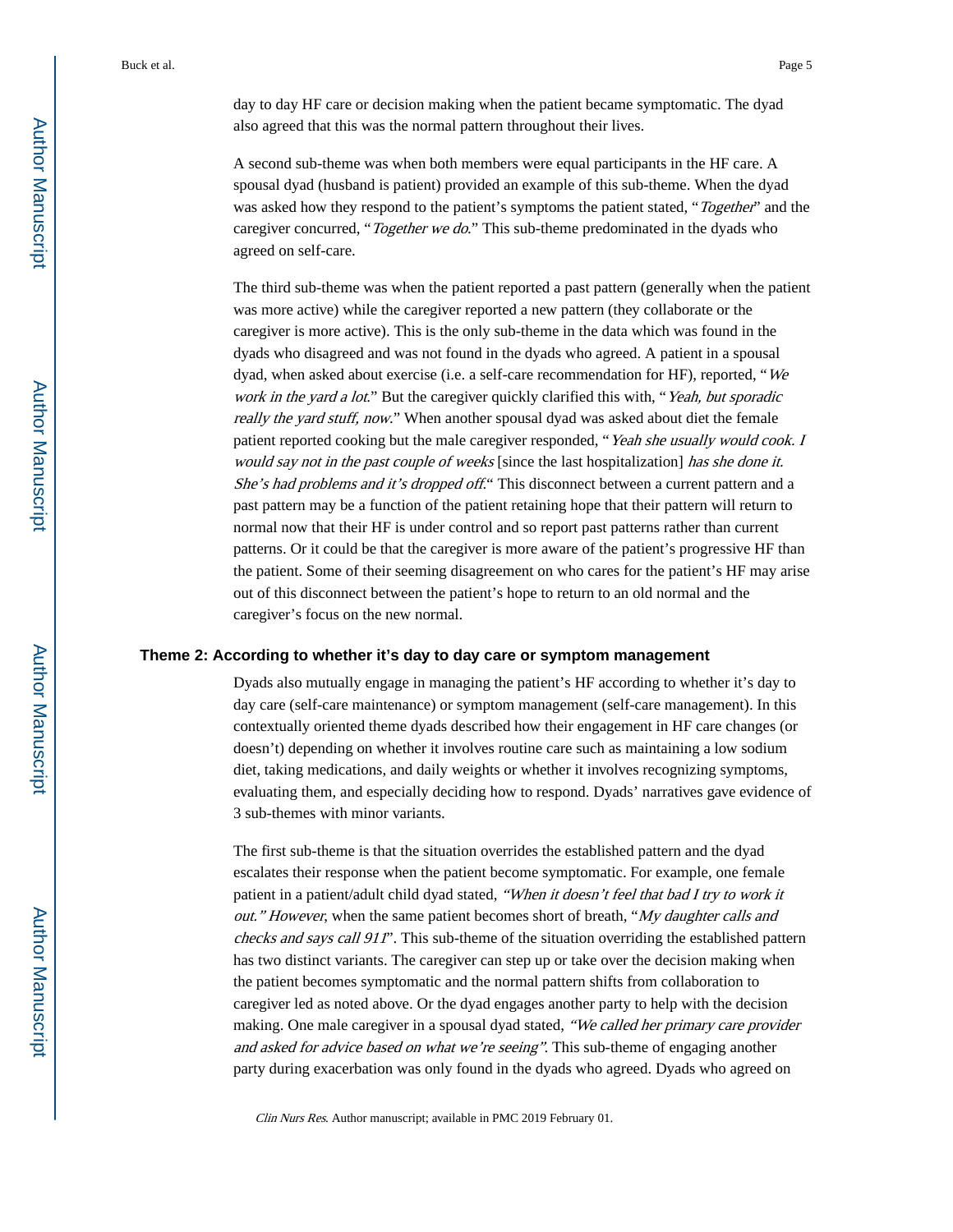self-care were more likely to reach outside the dyad when the patient became symptomatic. This suggests that agreement frees the dyad to engage with other individuals who will help them whereas disagreement may paralyze the dyad in a state of inaction.

The second sub-theme is that the established pattern over-rides the crisis. This can also be accomplished in one of two ways. The patient can remain in charge even as s/he becomes more and more symptomatic and the dyad doesn't shift from their day to day pattern. In one spousal dyad the male patient stated, "If I notice my ankles are swollen I'll take an extra furosemide. When the caregiver was asked if she had any input she said, "No". Or the dyad continues to collaborate but the caregiver doesn't step up and take over the decision making. In a second spousal dyad the patient reported, "Well it's back and forth until we get it straightened out [the decision what to do next] Yes, no. Yes, no until we come to the conclusion, let's do this." The caregiver confirms, "Yeah". Once again, this sub-theme only occurred in the dyads who agreed. Dyads who agreed reported remaining collaborative even as the situation deteriorated highlighting the power of the life course pattern.

The third sub-theme, context overrides crisis was evidenced by one dyad, which engaged a paid caregiver and didn't need to shift from their day to day pattern. The paid caregiver made decisions when the patient became symptomatic.

#### **Theme 3: By mobilizing the help of a third party as consultant**

Finally, dyads mutually engage in managing the patient's HF by mobilizing the help of a third party or consultant. In this process-oriented theme dyads described reaching out to family members, friends, and clinicians when they were unsure what to do next anytime during self-care. Twenty of the 27 dyads reported contacting formal consultants such as an office nurse or informal consultants such as family members or friends. In one spousal dyad when the caregiver (wife) wanted to call the doctor but the patient did not, the caregiver reports, "He'll fight against not to call, especially – not as far as the doctor, but if you'd have to call for an ambulance and take him to the ER he'll fight as long as he can against that." When the interviewer asked who won the fight the caregiver states, "I [step up]. I call one of the children". The theme differs from the earlier sub-theme, of engaging another party to help with the decision making, in that this theme of mobilizing the help of a third party occurred any time during the HF care not just when there was a crisis. For example, dyads who discussed using a consultant in crisis did not always discuss using a consultant for day to day care. However, all dyads who discussed using a consultant in day to day care discussed using a consultant in crisis suggesting that using a consultant was part of their normal process.

#### **Discussion**

The purpose of this study was to examine how patient and informal caregiver dyads mutually engage in managing the patient's HF at home. This is the first study, to our knowledge, which sought to examine "the how" or process of mutual engagement in selfcare from the perspective of both partners. Three descriptive themes emerged- mutual engagement in self-care involves: maintaining (or not) established patterns of engagement across the life course of the relationship; changing (or not) according to whether it's day to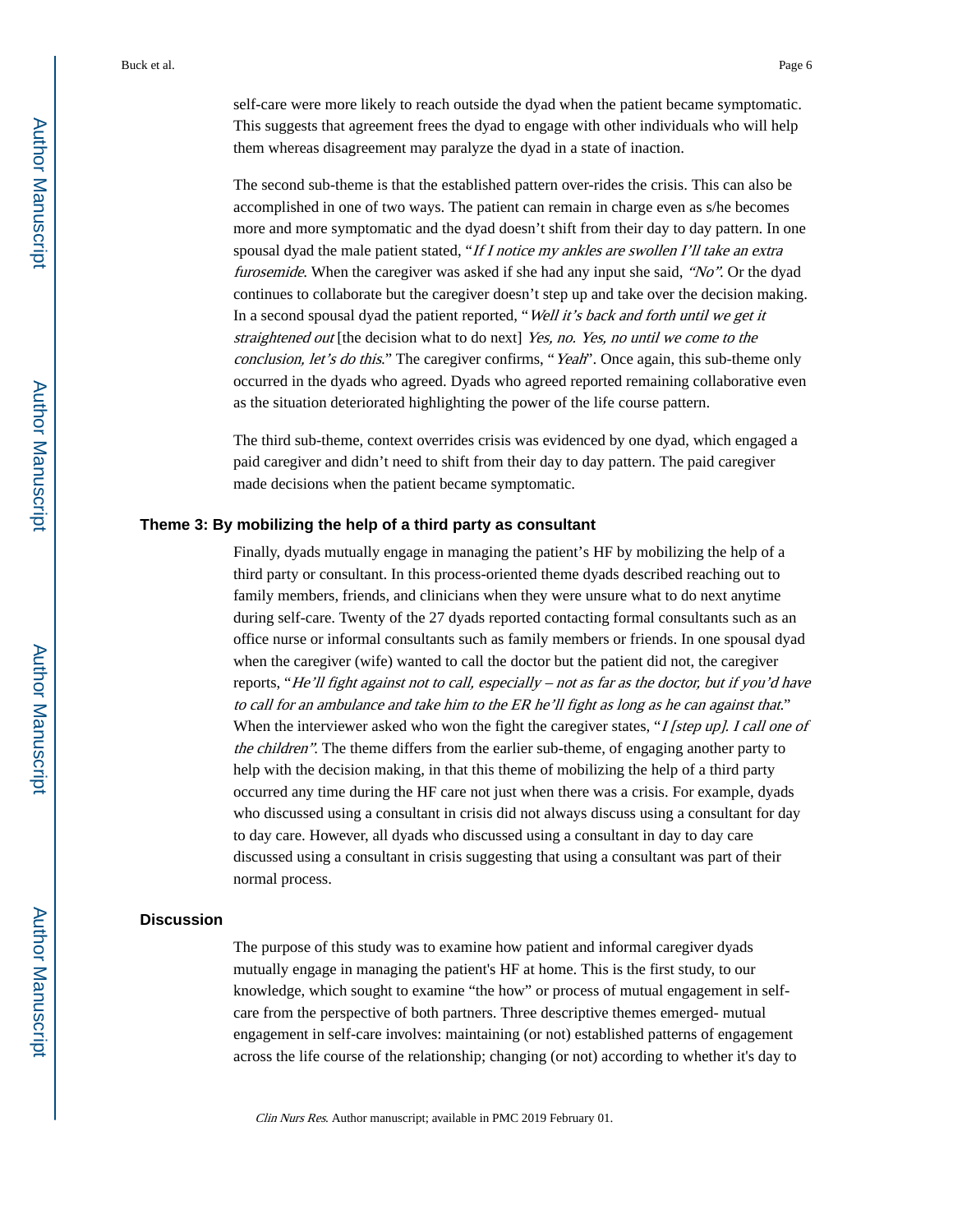day care or symptom management; and mobilizing (or not) the help of a third party as consultant. Taken together these themes and their sub-themes reveal the dyadic conundrum – whether to change or remain the same in the face of a dynamic and progressive condition like HF.

Particularly striking in the narratives was the relative stability of the dyads at a time when they needed to be nimble –as the patient's condition began to deteriorate. The strength of the influence of life course patterns or habits is evident in all of the interviews whether the dyad is in agreement or not. If one member of the dyad was more active in day to day care, particularly if it is the patient, and one member more passive prior to the onset of HF it is difficult or impossible for either member to override that pattern even when it is desperately needed. It is equally difficult for dyads to shift from a patient managed day to day pattern into a caregiver managed crisis mode, particularly if this is not their life course pattern. And yet, despite the critical need for dyads to shift during the downward trajectory of HF and their seeming resistance to this shift, dyads are also resilient – almost three-quarters of this sample mobilized the help of outside resources (including 911) in the midst of a crisis. But the question exists, is this the best time to call for help or would an earlier call or a more empowered dyad result in decreased use of emergent care?

The findings from this study support our earlier work (Buck, Kitko, & Hupcey, 2013) in a unique sample. That earlier dyadic study uncovered an overarching qualitative theme of sharing life, defined as members of the patient/informal caregiver dyad being connected to each other by their shared history, shared relationships with others, and shared intangibles such as faith, loss, and identity. Once again, in this second sample, we saw the same pattern – HF and its self-care occurs within the larger context of the long-term relationship between the patient and caregiver, whether spousal or other types of relationship. It is difficult for the dyad to adapt if self-care requires them to break or re-negotiate that long-term pattern.

The findings from this study add to earlier conceptual work conducted by Moser and Watkins (2008) which posited that individual self-care decision making is influenced by illness and health experiences throughout the life course. What our study adds to this individual conceptualization is that these life course factors influence dyads as well as individuals. The findings from this current study also add to earlier multi-level dyadic work. Lee and colleagues (2014) modeled three distinct dyadic HF self-care archetypes from a large, cross-sectional dataset in which novice HF self-care dyads complemented each other's self-care, inconsistent dyads compensated for each other, and expert dyads collaborated with each other. What our study adds to this is the understanding that these archetypes most likely reflect how the dyad responded in similar, detail oriented tasks over the course of the relationship (Rusbult & Van Lange, 2003).

#### **Clinical Implications**

The findings from these study have direct bearing on current clinical practice. During any assessment of a HF patient in the outpatient or inpatient setting, it is relatively simple to ask about how they and their informal caregiver are managing things at home. Listening for some of the themes found here (i.e. who is more active, who more passive; what do they do when they disagree on the patient's HF care) will help to identify patients and families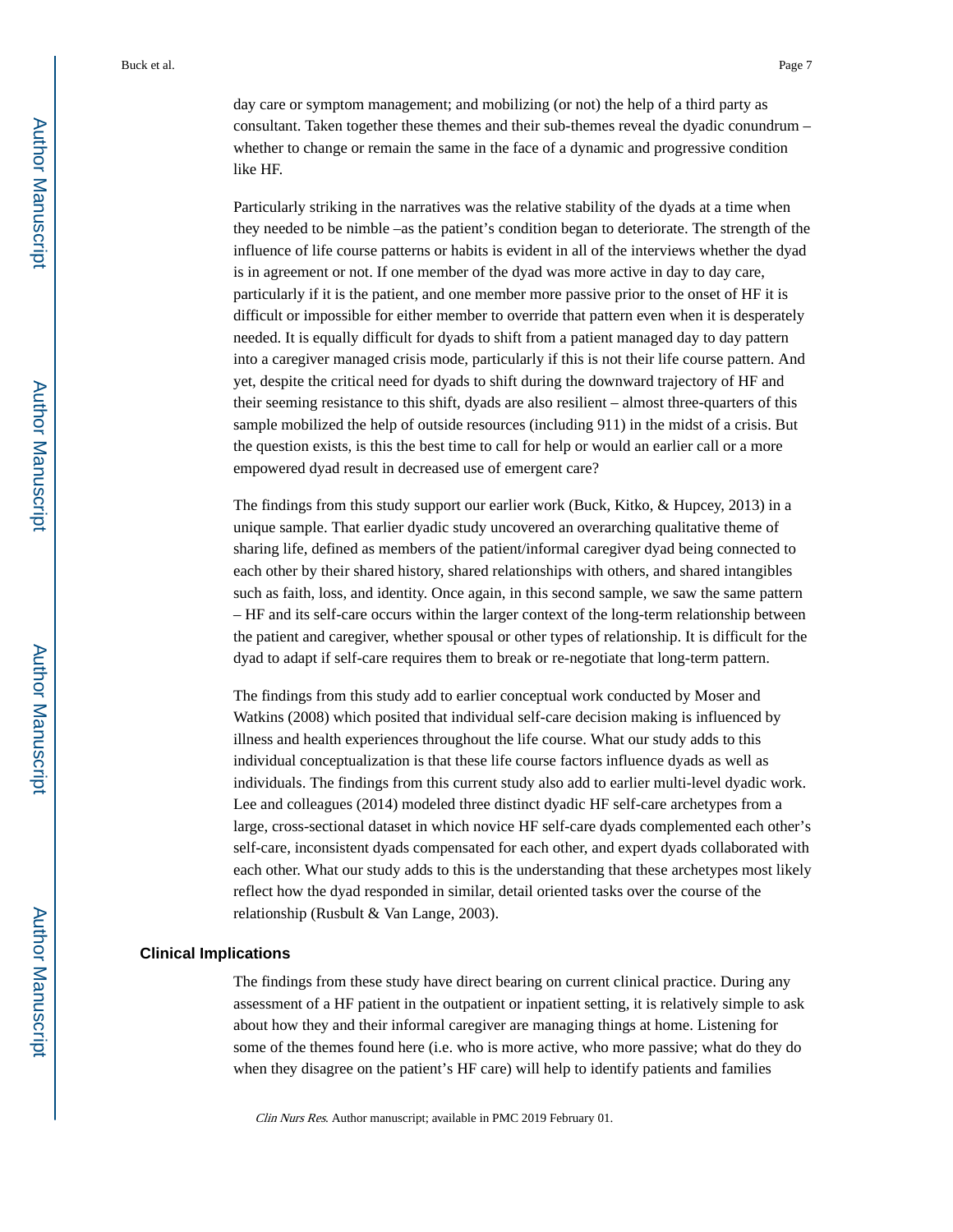potentially at risk for self-care failures at home. Once these "potentially at risk dyads" are identified there are three possible directions to take with next steps. First, a clinician could suggest, a couple's intervention which focuses on helping the dyad understand their own relationship's strengths and weaknesses. Such an intervention could include assessing the dyad's normal patterns for handling complex tasks; then providing information on the progressive nature of HF; and finally helping the dyad develop new strategies to handle selfcare as the patient becomes more debilitated. This might give the dyad the tools needed to shift from an active patient model to an activated caregiver model as HF progresses. In the second case, if the caregiver doesn't feel adequate in providing self-care support, additional HF care education with a focus on caregiver management of symptoms delivered to both members of the dyad might enable the dyad to shift from their day to day pattern into a caregiver managed pattern when HF exacerbations occur. Lastly, in those dyads in which the caregiver isn't able to or may not want to engage with the patient in self-care, in might be more beneficial to refer the patient to outpatient palliative care for the needed support.

#### **Limitations**

Several caveats should be kept in mind when reviewing our findings. While our sample is fairly similar to other HF research samples, it is homogenous and comprised of white, lowerto-middle income adults in one clinical setting. This homogeneity may have contributed to premature data saturation. It is recommended that our findings be validated in larger, heterogeneous samples. However, strengths of our study include the use of a theoretical framework to inform the study and joint interviews which allowed us to capture verbal and nonverbal dyadic interaction.

## **Conclusion**

We examined dyadic engagement is HF self-care, uncovering 3 distinct themes which highlight the stability and resilience of patient and informal caregiver dyads. Interventions are needed which work with and not against existing dyadic patterns. This is one potential way to improve future patient self-care outcomes in HF.

#### **Acknowledgments**

Research reported in this presentation was supported by the National Institute of Nursing Research of the National Institutes of Health under award number R03NR014524. The content is solely the responsibility of the authors and does not necessarily represent the official views of the National Institutes of Health.

## **References**

- Bidwell, Julie T., Vellone, Ercole, Lyons, Karen S., D'Agostino, Fabio, Riegel, Barbara, Juárez-Vela, Raúl, Lee, Christopher S. Determinants of heart failure self-care maintenance and management in patients and caregivers: A dyadic analysis. Research in Nursing & Health. 2015; 38(5):392–402. [PubMed: 26355702]
- Buck HG, Harkness K, Wion R, Carroll SL, Cosman T, Kaasalainen S, Arthur HM. Caregivers' contributions to heart failure self-care: A systematic review. Eur J Cardiovasc Nurs. 2014
- Buck HG, Kitko L, Hupcey J. Dyadic Heart Failure Care Types: Qualitative Evidence for a Novel Typology. Journal of Cardiovascular Nursing. 2013; 28(6):37–46.
- Buck HG, Mogle J, Riegel B, McMillan S, Bakitas M. Exploring the Relationship of Patient and Informal Caregiver Characteristics with Heart Failure Self-Care Using the Actor-Partner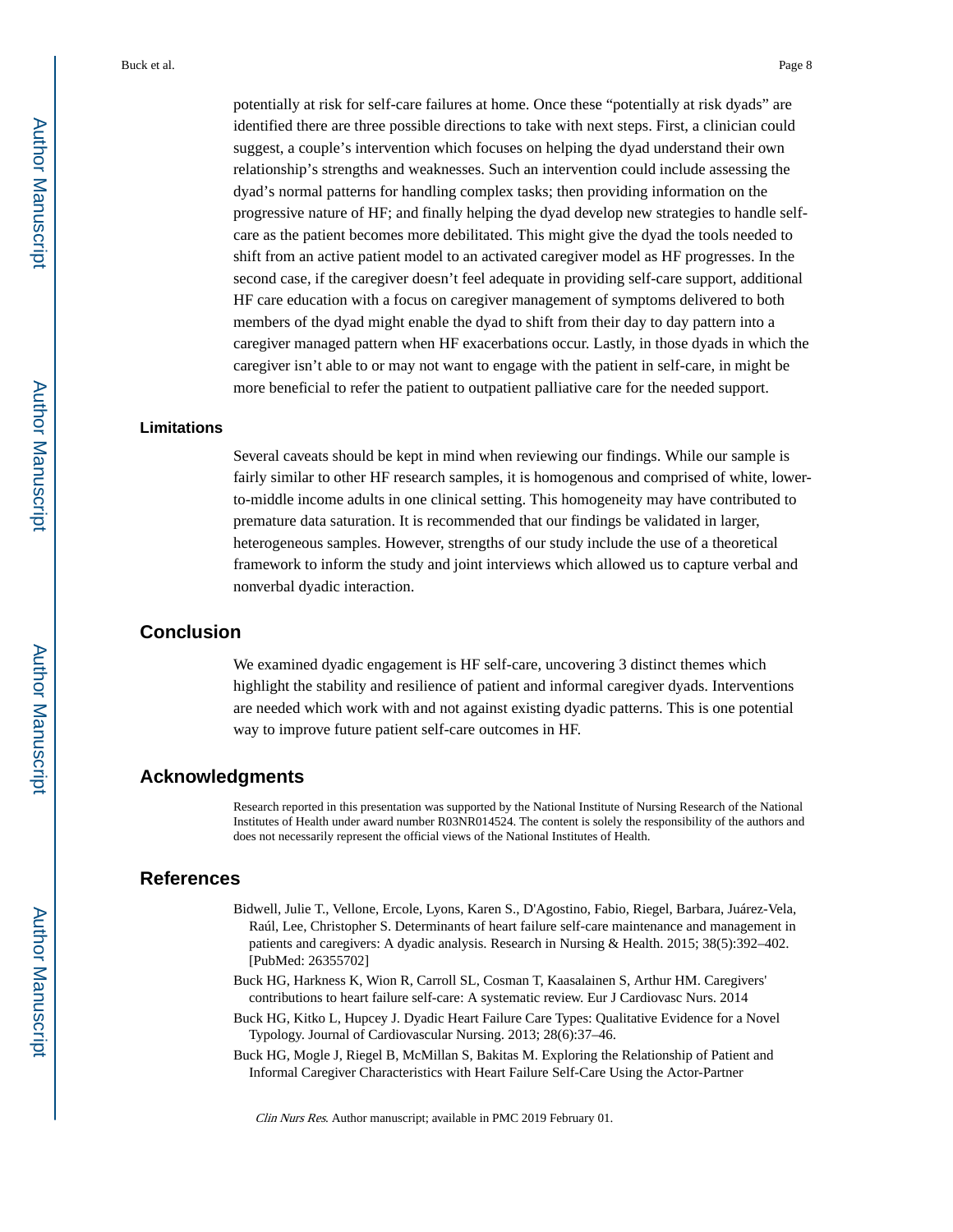Interdependence Model: Implications for Outpatient Palliative Care. J Palliat Med. 2015; 18(12): 1026–1032. [PubMed: 26540092]

- Kitko, Lisa A., Hupcey, Judith E., Pinto, Casey, Palese, Maureen. Patient and Caregiver Incongruence in Advanced Heart Failure. Clinical Nursing Research. 2014
- Lee, Christopher S., Vellone, Ercole, Lyons, Karen S., Cocchieri, Antonello, Bidwell, Julie T., D'Agostino, Fabio, Riegel, Barbara. Patterns and predictors of patient and caregiver engagement in heart failure care: a multi-level dyadic study. International Journal of Nursing Studies. 2014
- Moser DK, Watkins JF. Conceptualizing self-care in heart failure: a life course model of patient characteristics. Journal of Cardiovascular Nursing. 2008; 23(3):205–218. quiz 219–220. [PubMed: 18437061]
- Mozaffarian, Dariush, Benjamin, Emelia J., Go, Alan S., Arnett, Donna K., Blaha, Michael J., Cushman, Mary, Turner, Melanie B. Heart Disease and Stroke Statistics—2016 Update. Circulation. 2015
- Retrum, Jessica H., Nowels, Carolyn T., Bekelman, David B. Patient and caregiver congruence: The importance of dyads in heart failure care. Journal of Cardiovascular Nursing. 2013; 28(2):129–136. [PubMed: 22343213]
- Riegel B, Dickson VV. A situation-specific theory of heart failure self-care. Journal of Cardiovascular Nursing. 2008; 23(3):190–196. [PubMed: 18437059]
- Riegel, Barbara, Lee, Christopher S., Dickson, Victoria Vaughan. Self care in patients with chronic heart failure. Nat Rev Cardiol. 2012; 8:644–654.
- Rusbult CE, Van Lange PA. Interdependence, interaction, and relationships. Annual review of psychology. 2003; 54:351–375.
- Sandelowski M. Whatever happened to qualitative description? Research in nursing & health. 2000; 23(4):334–340. [PubMed: 10940958]
- Sebern MD, Woda A. Shared Care Dyadic Intervention: Outcome Patterns for Heart Failure Care Partners. West J Nurs Res. 2012; 34(3):289–316. doi: 0193945911399088. [PubMed: 21383082]
- Speziale, Helen Streubert, Carpenter, Dona Rinaldi. Qualitative research in nursing : advancing the humanistic imperative. Philadelphia: Lippincott Williams & Wilkins; 2007.
- Strömberg, Anna, Luttik, ML. Burden of caring: risks and consequences imposed on caregivers of those living and dying with advanced heart failure. Current Opinion in Supportive and Palliative Care, Publish Ahead of Print. 2015 10.1097/SPC.0000000000000111.
- Vellone, Ercole, Chung, Misook L., Cocchieri, Antonello, Rocco, Gennaro, Alvaro, Rosaria, Riegel, Barbara. Effects of Self-Care on Quality of Life in Adults with Heart Failure and Their Spousal Caregivers: Testing Dyadic Dynamics Using the Actor–Partner Interdependence Model. Journal of Family Nursing. 2014; 20(1):120–141. [PubMed: 24189325]
- Yancy, Clyde W., Jessup, Mariell, Bozkurt, Biykem, Masoudi, Frederick A., Butler, Javed, McBride, Patrick E., Wilkoff, Bruce L. 2013 ACCF/AHA Guideline for the Management of Heart Failure: Executive Summary: A Report of the American College of Cardiology Foundation/American Heart Association Task Force on Practice Guidelines. Journal of the American College of Cardiology. 2013; 62(16):1495–1539. doi: <http://dx.doi.org/10.1016/j.jacc.2013.05.020>.

## **Biographies**

Harleah G. Buck, PhD, RN, FPCN, FAAN is an Associate Professor of Nursing and Coordinator of Chronic Illness Initiatives at the College of Nursing at the University of South Florida

Judith Hupcey, Ed.D., CRNP, FAAN is an Associate Dean for Graduate Education and Research and Professor of Nursing at the College of Nursing at Penn State University

Alexa Watach, MS, RN is a PhD Candidate in the College of Nursing at Penn State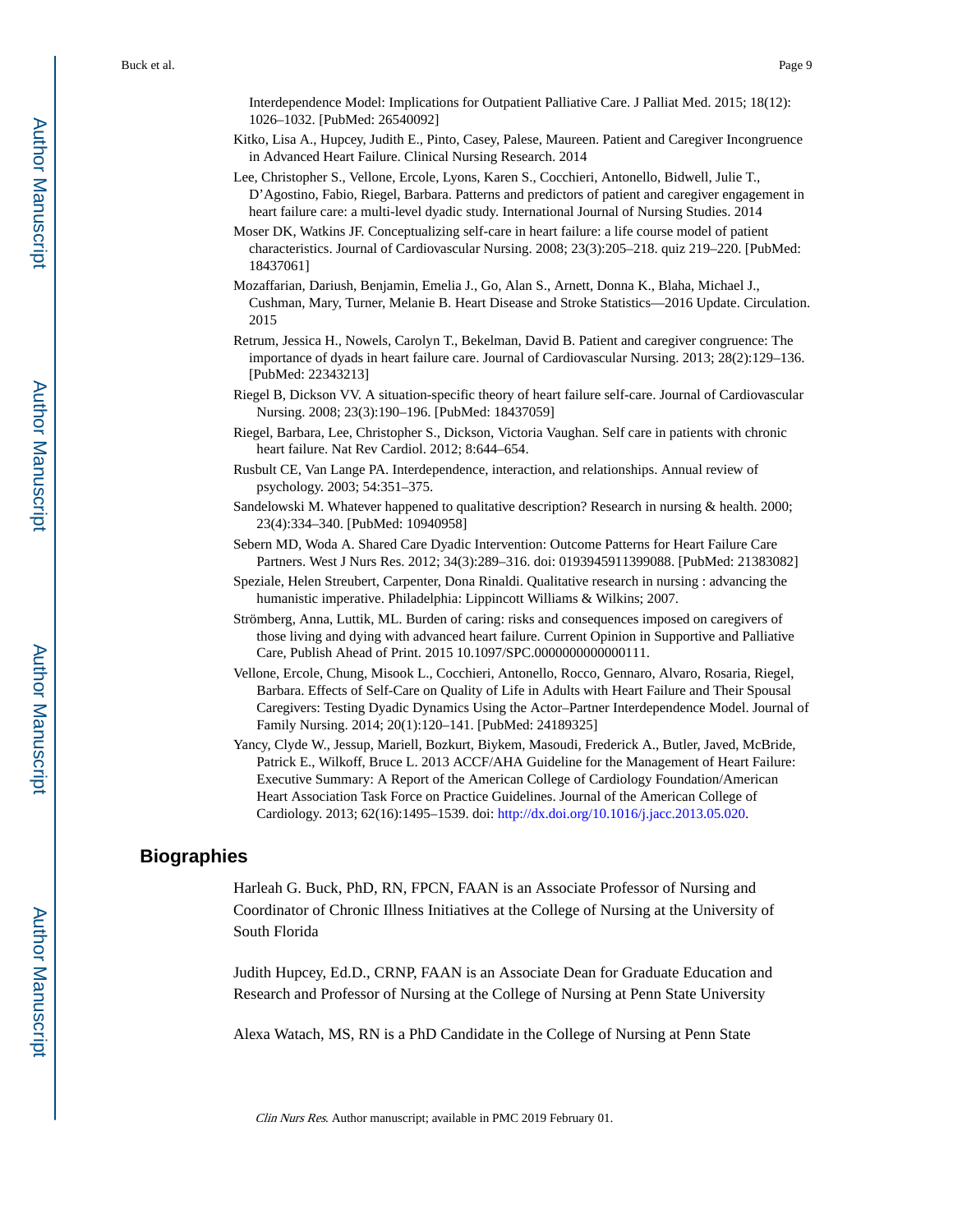#### **Table 1**

### Sample Demographic Characteristics

| <b>Characteristics</b>         | <b>Patient</b><br>$(n=27)$ |    | Caregiver<br>$(n=27)$      |
|--------------------------------|----------------------------|----|----------------------------|
|                                | Mean (SD) or<br>proportion |    | Mean (SD) or<br>proportion |
| Age (in years)                 | 76.6 (9.6)                 |    | 64.12 (14.3)               |
| Gender (n=Female)              | 12                         |    | 20                         |
| Dyadic Relationship<br>(n)     |                            |    |                            |
| Spouse                         |                            | 15 |                            |
| Adult child                    |                            | 7  |                            |
| Other (friend,<br>relative)    |                            | 3  |                            |
| Unknown                        |                            | 2  |                            |
| Race/Ethnicity (%)             |                            |    |                            |
| White                          | 100%                       |    | 100%                       |
| <b>Black</b>                   |                            |    |                            |
| Education (n)                  |                            |    |                            |
| HS or less                     | 20                         |    | 15                         |
| Some college*                  | $\overline{2}$             |    | 6                          |
| College or<br>advanced degree  | 5                          |    | 6                          |
| Income to make ends<br>meet(n) |                            |    |                            |
| More than enough               | 6                          |    | 7                          |
| Enough                         | 16                         |    | 13                         |
| Not enough                     | 5                          |    | 5                          |
| Unknown                        | $\theta$                   |    | $\overline{c}$             |

Note. SD-standard deviation; HS- high school

\* Some college-attended college but no degree conferred